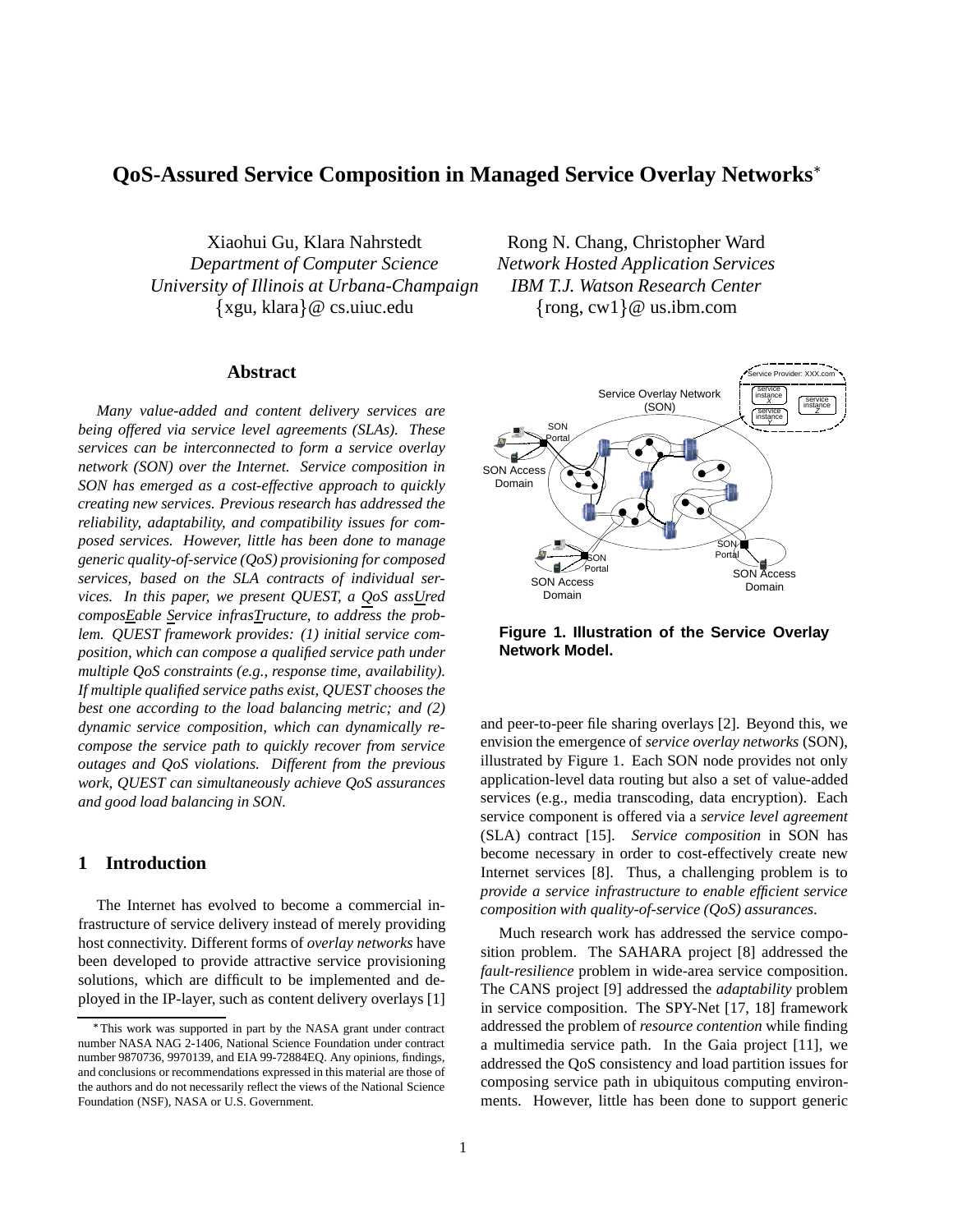QoS provisioning for composed services, based on the SLA contracts of individual service components.

In this paper, we present QUEST, a QoS assUred composEable Service infrasTructure, which can provide both *QoS assurances* under multiple QoS constraints, and *load balancing* in SON. Service composition is performed by the *service composer (SC)* using a composed service provisioning protocol. The protocol is designed based on a network-centric client-SERVICE model [4]. Instead of contacting service providers directly, the client contacts *SC* through a well-known address and specifies its desired services and QoS requirements. Then, *SC*, as an intermediate agent, composes and instantiates a qualified service path in SON. The key algorithms used by *SC* include: (1) *initial service composition*, and (2) *dynamic service composition*. The initial service composition algorithm properly chooses and composes the service instances, based on their SLA contracts and current performances in order to best match the QoS constraints of the user. QUEST achieves not only *QoS assurances* but also *load balancing* in SON by comprehensively considering both QoS and resources of different service instances. Moreover, QUEST provides *dynamic service composition*, which is used during runtime when service outages or QoS violations occur. The algorithm finds an alternative service path in SON, which can quickly recover the failed composed service delivery.

Extensive simulation results show that QUEST can provide much better QoS assurances and load balancing for composed services in SON than other common heuristics. The rest of the paper is organized as follows. Section 2 introduces the overall system design. Section 3 describes the design details and the key service composition algorithms. Section 4 presents the performance evaluations. Section 5 discusses related work. Finally, the paper concludes in Section 6.

## **2 System Overview**

In QUEST, SON consists of various service components<sup>1</sup>, called SON nodes. Each SON node represents a service component, which is managed by individual *component service provider* (CSP). The connections between SON nodes are called *SON links*, which are application-level virtual links. We assume that each CSP can manage and control the quality levels of its own services in accordance to the SLA contract with the *portal service provider* (PSP). On the other hand, the PSP has an SLA contract with the user for each composed service. In order to allow PSP to monitor and manage the quality levels of the composed service, we introduce SON portals that serve as the entrance/exit points of the SON. In QUEST, SON portals



**Figure 2. Illustration of the QUEST's service composition model.**

define the management boundary of QoS provisioning for composed applications. We call such a SON with SON portals a *managed* SON.

The QUEST service composition model includes two mapping steps, illustrated by Figure 2 (a). For each user request, the *service composer* (SC) first maps it to a composite service template, and then maps the template to an instantiated service path. The mapping from the user request to different composite service templates (*mapping-1*) is constrained by the user's application-specific quality requirements and different pervasive client devices, such as PDAs and cell-phones. Mapping-1 has been addressed by several research work [11, 9]. It can be performed based on the application-specific QoS specifications [12] or using automatic composition plan tools [13]. The mapping from the composite service template to an instantiated service path (*mapping-2*) is constrained by distributed performance (e.g., response time) and resource availability conditions. Little research has addressed the mapping-2 that is the focus of this paper.

In QUEST, the composed service delivery, within SON, starts from the entrance portal, traverses through the chosen service instances, ends at the exit portal, illustrated by Figure 2 (b). We assume that each service instance  $s_i$ and the contract of the contract of the contract of the contract of the contract of the contract of the contract of (or overlay link  $\ell_i$ ) is associated with an SLA contract specifying its QoS assurances such as *response time*

<sup>&</sup>lt;sup>1</sup> several service instances can co-located on the same physical host.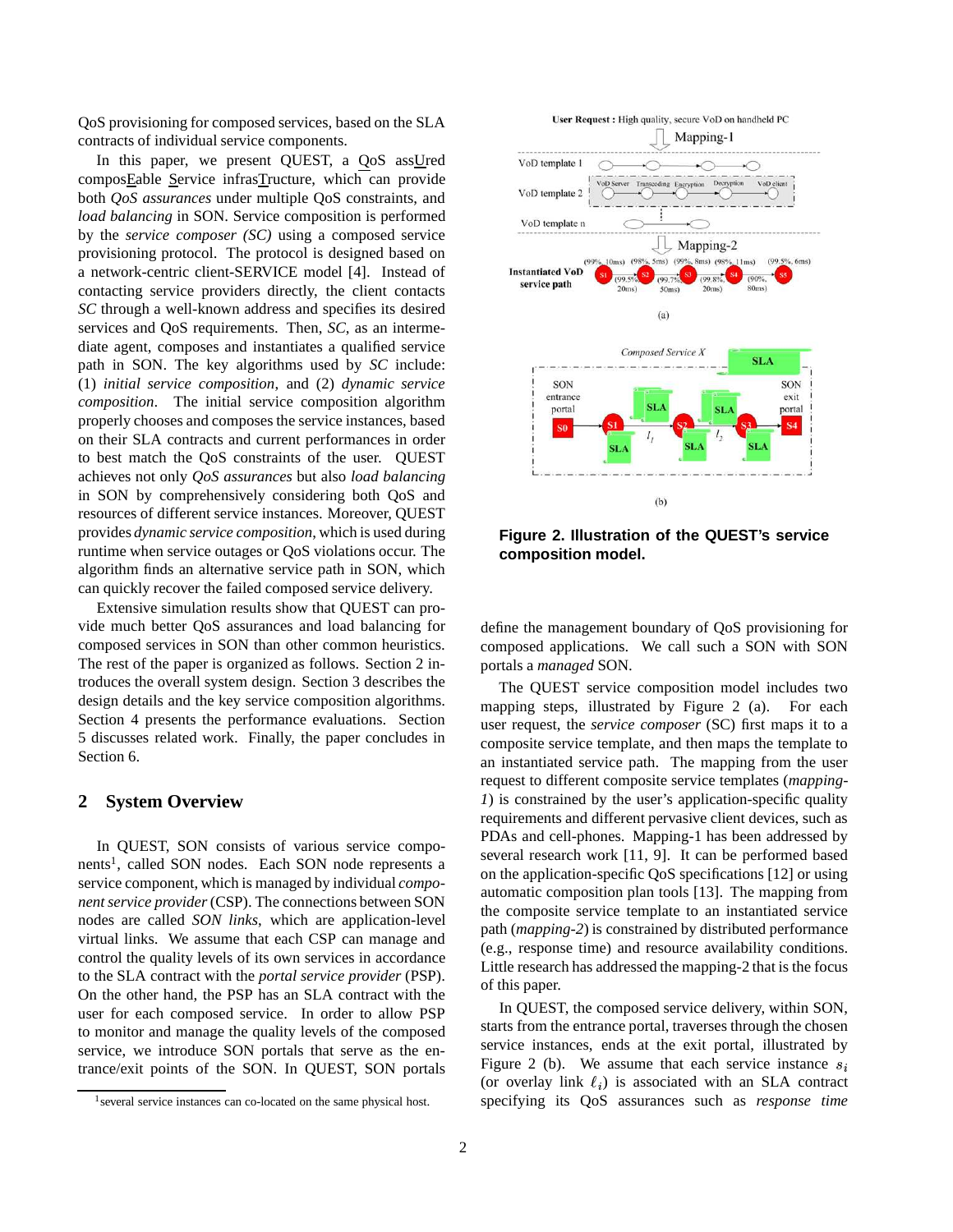$RT_{s_i}$  (or *delay*  $D_{\ell_i}$ ) and *availability*  $A_{s_i}$  (or  $A_{\ell_i}$ ). The *availability* is calculated by (scheduled service time –  $total\ period\ of\ unavailable\ /scheduled\ service\ time.$ The connection between two service instances is called the *service* link  $l_i$ , which is mapped to an overlay routing path  $l_i = \Gamma : \ell_1 \to ... \to \ell_{\gamma}$ . The *availability*  $A_{l_i}$  of the service link  $(l_j)$  is calculated as  $\prod_{\ell_i \in \Gamma} A_{\ell_i}$ ; and the *delay*  $D_{l_j}$  of the service link  $(l_j)$  is derived using  $\sum_{l_i \in \Gamma} D_{l_i}$ . representing Each CSP provides an SLA contract to the PSP and is responsible for managing its own service components or overlay links. The composed service  $X$  is also associated with an SLA contract specifying the QoS assurance that the PSP promises to the user.

#### **3 Initial Service Composition**

In this section, we present the *initial service composition* solution, which are used during the setup phase of the composed service delivery. Suppose each service instance  $s_i$  (or service link  $l_j$ ) is offered to the PSP via an SLA contract specifying its provisioning QoS: *availability* (or  $A_{l_i}$ ) and *response time*  $RT_{s_i}$  (or *delay*  $D_{l_i}$ ). The QoS assurances (availability:  $A_x$  and response time:  $RT_x$ ) of the composed application  $X: s_0 \to s_1 ... \to s_{n+1}$  can be derived as follows<sup>2</sup>,

$$
ln\frac{1}{A_x} = \sum_{i=0}^{n+1} ln\frac{1}{A_{s_i}} + \sum_{j=0}^{n} ln\frac{1}{A_{l_j}}
$$
 (1)

$$
RT_x = \sum_{i=0}^{n+1} RT_{s_i} + \sum_{j=0}^{n} D_{l_j}
$$
 (2)

where  $s_2$  entrance portal  $s_{n+1}$  erit portal

Suppose also that the PSP has an SLA contract with the user to specify its provisioning QoS for the composed service *X* (*availability*  $A_x^{target}$  and *response time*  $RT_x^{target}$ ). In order to guarantee a successful service delivery, the resource requirements of the instantiated service path have to be satisfied. For simplicity, we only consider the CPU resource for end hosts and bandwidth for overlay links. We define the term  $cpu$  *ratio* for the service instance  $s_i$  $\mathbf{r}$  and  $\mathbf{r}$ as  $CR_{s_i}$  =  $cpu_{s_i}^{required}/cpu_{s_i}^{available}$ . The  $cpu_{s_i}^{required}$ represents the required CPU resource for running a new  $s_i$  process. The  $cpu_{s_i}^{available}$  represents the available CPU resource in the physical hosting environment of  $s_i$ . If  $CR_{s_i}$  $\leq$  1, then the service request can be admitted. Otherwise, the service request will be denied. The smaller the  $CR_s$ , the more advantageous we choose the service instance in terms of CPU load balancing because we start the new

service process on a lightly loaded host. Similarly, we define the term *bandwidth ratio* for the service link  $l_j$  as  $BR_{l_i} = bandwidth_l^{regular}$  /  $bandwidth_l^{available}$ . With the above notations, we can formulate the QoS-assured service composition problem as follows,

**DEFINITION 1. QoS-assured Service Composition (QSC) Problem** *Suppose we are given a directed graph representing a service overlay network (SON) topology, G = (V, E), where V and E are the sets of N SON nodes and M SON links, respectively. Suppose also each SON node is characterized by nonnegative values of 2 additive QoS* <sup>D</sup> *attributes*  $(ln\frac{1}{4}, RT_{s_i}), i = 1...N$ . *Each SON link*  $\ell_i$  *is also characterized by nonnegative values of 2 additive QoS* <sup>D</sup> *attributes*  $(ln\frac{1}{A_{\ell}}$ ,  $D_{\ell_i}$ ,  $i = 1...M$ . Given the template for a *composed service X* and *user* QoS *requirements*  $ln \frac{1}{A_*^{target}}$ and  $RT_{x}^{target}$ , the problem of QoS-assured service compo*sition* is to compose a service path  $p \triangleq s_1 \rightarrow s_2 ... \rightarrow s_n$ *from*  $s_0$  (entrance portal) to  $s_{n+1}$  (exit portal), such that  $\ln \frac{1}{A^{target}} \leq \ln \frac{1}{A_{x}}$  (equ.(1)) and  $RT_{x}^{target} \leq RT_{x}$  (equ. *(2)),* and also  $CR_{s_i} \leq 1$ ,  $i = 0...$   $n+1$ , and  $BR_{l_i} \leq 1$ ,  $j = 1$ *0...n*.

We now prove that the QSC problem is NP-complete.

**Theorem 1** *QSC problem is NP-complete.*

**Proof:** We prove this by showing that the *Multiple Constrained Path selection (MCP)* problem, which is known to be NP-complete [10] maps directly to a special case of the QSC problem. The detailed proof is omitted due to the page limitation.  $\Box$ 

Besides its NP-completeness, the above QSC problem definition also neglects several important practical issues. First, in the real world SLA contract, the QoS attributes are often specified using *average* values measured over a *long time period* such as a month or a year [15]. However, the composed service session can last for only several minutes or hours. Hence, we need to consider not only SLA contract values but also recent performance conditions of service instances/links. Second, the PSP can concurrently serve thousands of user requests by composing available service instances. To achieve best aggregate QoS assurances for *all* SON users, we also need to consider the *load balancing* problem. Third, because SON is highly dynamic, QoS violations can happen sometimes. Commercial SLA contracts usually make the PSP lose money when QoS violation happens [15]. Hence, the goal of our QSC algorithms is to compose a service path that can best avoid QoS violations or minimize the QoS violation degree if a violation occurs.

We now provide a polynomial heuristic algorithm, called *QSC-basic*, for the QSC problem. The basic idea is to use a modified Dijkstra algorithm by comprehensively considering multiple constraints (e.g., SLA contracts, recent performance, system load). The *QSC-basic* primarily involves two steps: (1) *Generate the weighted candidate*

<sup>2</sup> In order to make the metric *availability* becomes *additive* and *minimum-optimal*, we apply the logrithm and inverse operations on the metric *availability*. We assume that  $RT_{s_i}$  and  $D_{l_i}$  are measured for an application data unit (e.g., a video frame).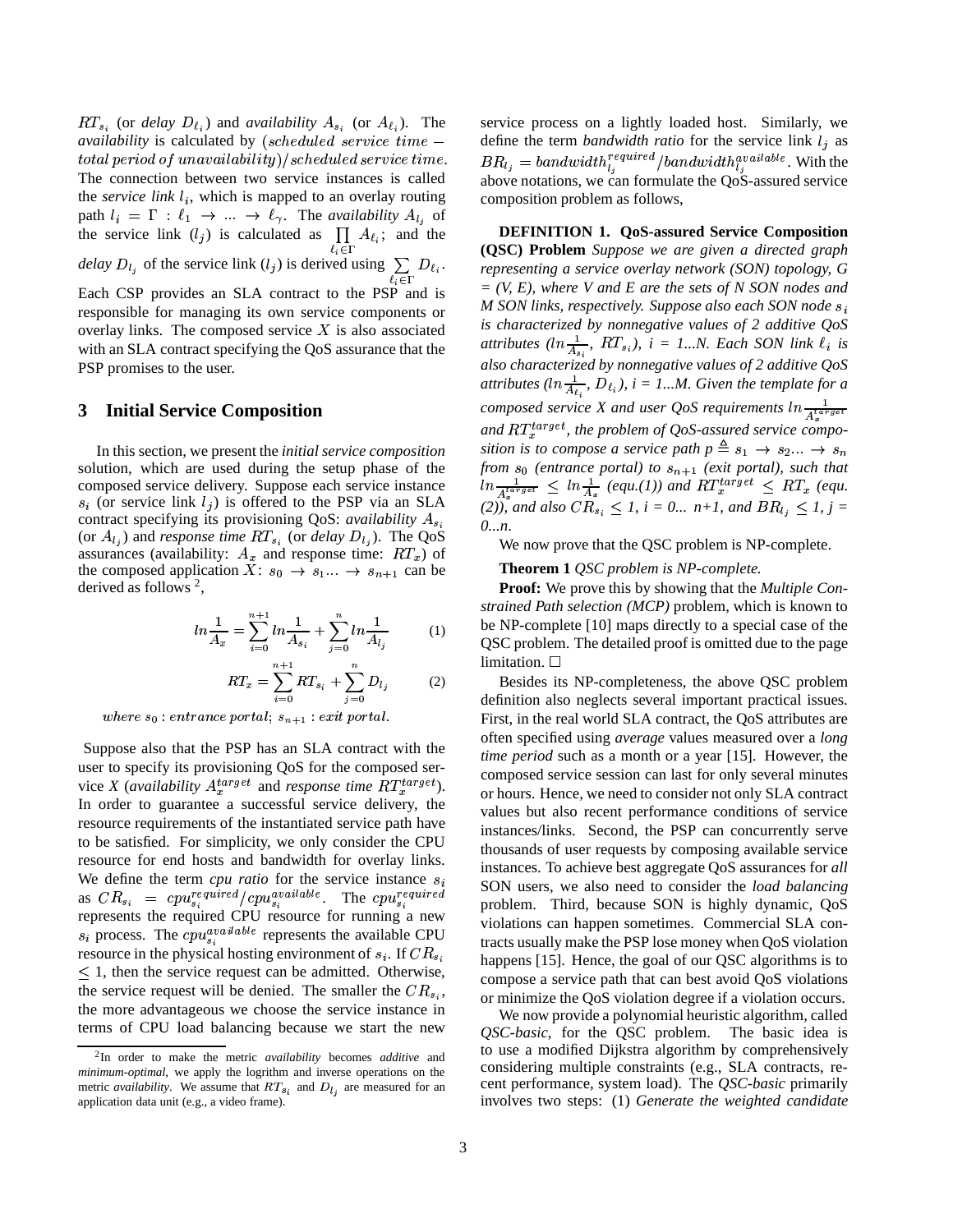

**Figure 3. Illustration of the** *QSC-basic* **algorithm.**

*graph*. Instead of searching the service path in the entire SON, we first generate a candidate graph, illustrated by Figure 3 (a), to minimize the searching range. The  $ith$ column in the candidate graph includes all the service instance candidates providing the  $ith$  service function in the application template. The "cost value" on the edge  $l_k = (s_i, s_j) \in E, s_i, s_j \in V$  is defined using the following integrated metric:

$$
c(l_k) = \underbrace{\frac{\ln \frac{1}{A_{l_k}}}{\ln \frac{1}{A_l}^{max}} + \frac{\ln \frac{1}{A_{s_j}}}{\ln \frac{1}{A_s}^{max}} + \frac{D_{l_k}}{D^{max}} + \frac{RT_{s_j}}{RT^{max}}}{\frac{average\ per\ formance\ in\ SLA\ contrast}{\ln \frac{1}{A_l}^{recent}} + \frac{\ln \frac{1}{A_{s_j}}^{recent}}{\ln \frac{1}{A_l}^{max}} + \frac{D_{l_k}^{recent}}{D^{max}} + \frac{RT_{s_j}^{recent}}{RT^{max}} + \frac{1}{RT^{max}} + \frac{1}{RT^{max}} + \frac{1}{RT^{max}} + \frac{1}{RT^{max}} + \frac{1}{RT^{max}} + \frac{1}{RT^{max}} + \frac{1}{RT^{max}}}
$$
\n
$$
c_{real\ point \text{is} } \left(3\right)
$$

Intuitively, the ratio  $\frac{\alpha}{\alpha^{max}}$  ( $\alpha$  represents any of the above parameters) represents the *normalized cost* of selecting a portion of the service path in terms of one specific factor (e.g., QoS assurances or load balancing); and (2) *Run the Dijkstra algorithm to find the shortest path*, which is returned as the result of the QoS-assured service composition, illustrated by Figure 3 (b).

However, the above *QSC-basic* algorithm does not consider each individual QoS constraint while composing a service path. We now present an enhanced algorithm, called *QSC-enhanced*. After generating the candidate graph, we associate each edge  $l_k = (s_i, s_j) \in E, s_i, s_j \in V$  with a "cost value", which modifies the equation (3) by multiplying a non-negative value  $w_i$   $(0 \le i \le 9, \sum_{i=0}^{9} w_i = 1)$  with n each ratio  $\frac{\alpha}{g_{max}}$ . The weight  $w_i$  represents the significance of the  $i'th$  factor while selecting the service instance during each EXTRACT Min step in the Dijkstra algorithm. The higher the  $w_i$  value, the more important the  $i'th$  factor. Different from the *QSC-basic*, the *QSC-enhanced* algorithm dynamically changes the importance of different factors by adjusting  $w_i$  accordingly. The adjustment of  $w_i$  is based

on the "pressure" of different QoS constraints. Intuitively, if the current accumulated value of a QoS attribute (e.g., response time) approaches its constraint, we increase its weight in hope that its accumulation will catch up in the later stage of the service path composition. Suppose  $s_i$ is the current chosen node by Extract Min, whose final shortest path from the source  $s_0$  is just determined. We define the response time pressure " $P^{\vec{R}T}$ ", availability pressure " $P^{avail}$ ", and the *weight adjustment functions* as follows,

$$
P^{RT} = \frac{RT_{s_0 \to s_i}}{RT_x^{t_a r g e t}}, \ P^{avail} = \frac{\ln \frac{1}{A_{s_0 \to s_i}}}{\ln \frac{1}{A_x^{t_a r g e t}}}
$$
(4)

$$
w_0 = w_1 = w_4 = w_5 = \frac{1}{4} \cdot \frac{P^{avail} \cdot (1 - w_8 - w_9)}{P^{avail} + P^{RT}} \tag{5}
$$

$$
w_2 = w_3 = w_6 = w_7 = \frac{1}{4} \cdot \frac{P^{RT} \cdot (1 - w_8 - w_9)}{P^{avail} + P^{RT}} \tag{6}
$$

Both *QSC-basic* and *QSC-enhanced* algorithms have the same computational complexity  $O(K^2)$ , where K is the number of nodes in the candidate graph.

## **4 Dynamic Service Composition**

SON is a highly dynamic system compared to the IP network infrastructure. First, unlike routers, hosts can dynamically join or leave SON over long time scales. Second, hosts or underlying IP network path can experience performance failures, outages, or degradations over short time scales [3]. Hence, during runtime, an established service path can become broken or violate QoS constraints, particularly for the long-lived application session such as multimedia streaming.

When the service instance (or link) experiences outage or significant quality degradations, the *SC* is notified. It recovers all the affected sessions using the *dynamic service composition* algorithms. We have designed two dynamic service composition algorithms: (1) *DQSC-complete*, which *completely* re-composes the service path without considering the original service path, to recover from failures; and (2) *DQSC-partial*, which *partially* re-composes the service path based on the original service path.

Figure 4 illustrates the complete service re-composition algorithm *DQSC-complete*. Figure 4 (a) shows the candidate graph and the original service path, on which the service instance  $s_{12}$  is failed and the service link between  $s_{21}$  and  $s_{31}$  is broken. The *DQSC-complete* algorithm first modifies the candidate graph by removing those failed or poorly-performing service instances, and also replacing the broken service links with alternate SON routing paths when it is possible, illustrated by Figure 4 (b). In this example,  $s_{12}$ is removed from the second column of the candidate graph. The failure service link between  $s_{21}$  and  $s_{31}$  is replaced with an alternative SON path. The recovered service link is illustrated as a dotted line in Figure 4 (b). Then, we use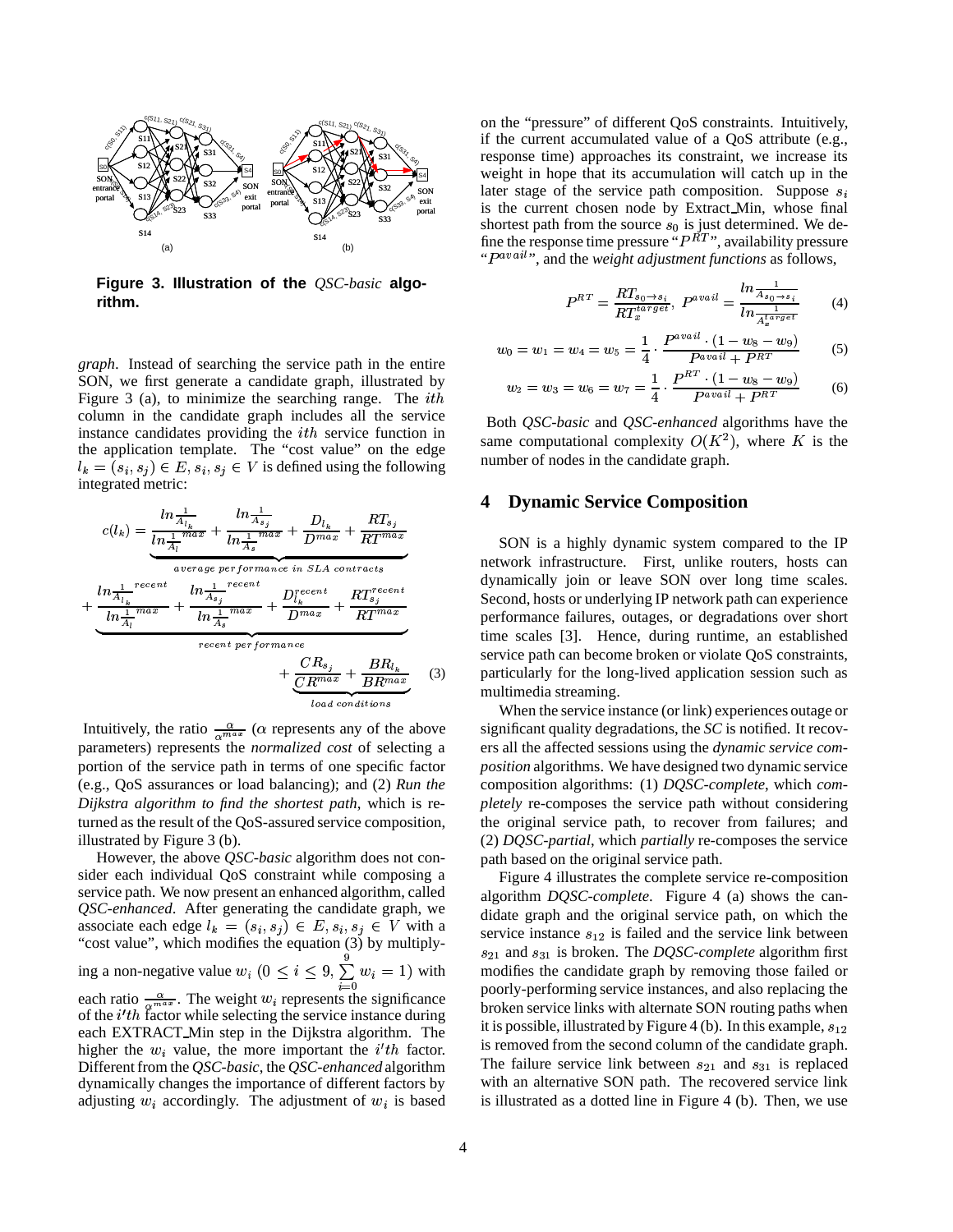

**Figure 4. Illustration of the complete service re-composition algorithm** *DQSC-complete***.**



**Figure 5. Illustration of the partial service recomposition algorithm** *DQSC-partial***.**

the *QSC-enhanced* algorithm, described in Section 3.1, to compose a new qualified service path. Thus, the service session can quickly recover from failures or QoS violations by switching from the old service path to the new one <sup>3</sup>.

Contrasting with the *DQSC-complete* algorithm, *DQSCpartial* algorithm *partially* re-composes the service path based on the original service path. Figure 5 (a) shows the same service path example as Figure 4 (a). In the original service path *SON* entrance portal  $\rightarrow s_{12} \rightarrow s_{21}$  nodes as 1  $\rightarrow$   $s_{31}$   $\rightarrow$  *SON exit portal*, service instance  $s_{12}$  is failed and service link between  $s_{21}$  and  $s_{31}$  is broken. In Figure 5 (b), however, we modify the candidate graph by not only removing the poorly-performing or failed service instances  $(e.g., s_{12})$  and recovering the broken service links  $(e.g., the)$ service link between  $s_{21}$  and  $s_{31}$ ), but also removing, in the column where the old service instance is good, the other candidate service instances. In this example,  $s_{21}$  and  $s_{31}$ still perform well. Thus, we remove  $s_{22}$  and  $s_{23}$  in the third column of the candidate graph, and  $s_{32}$  and  $s_{33}$  in the fourth column. Then, we use the *QSC-enhanced* algorithm to compose a new service path on the modified candidate graph, illustrated by Figure 5 (c). The purpose of such an approach is to keep those original well-performing service instances in the new service path. Hence, we can reduce the migration overhead for switching from the old service path to the new one. The computational complexity of *DQSCcomplete* and *DQSC-partial* is still  $O(K^2)$ , where K is the are get number of nodes in the candidate graph.

Both *DQSC-complete* and *DQSC-partial* algorithms can

quickly re-compose a new service path to recover from failures or QoS violations. However, each of them has both advantages and disadvantages. The advantage of the *DQSCcomplete* algorithm is that it can re-compose a better service path in terms of QoS assurances than the *DQSC-partial* algorithm, since it has more choices of service instances. The disadvantage of the *DQSC-complete* algorithm is that the service re-composition takes longer time since it recomposes the entire service path. On the other hand, the advantage of the *DQSC-partial* algorithm is that it is quicker and easier to implement since it only changes part of the service path. However, its disadvantage is that the new composed service path may not be optimal. We will further compare these two different dynamic service composition approaches in the next section.

## **5 Performance Evaluation**

#### **5.1 Evaluation methodology**

We evaluate the performance of the initial and dynamic QoS-assured service composition algorithms using extensive simulations. We first use the degree-based Internet topology generator Inet 3.0 [16] to generate a power-law random graph topology with 3200 nodes to represent the Internet topology. We then randomly select 500 nodes as the SON nodes and 40 other nodes as the SON portals. We assume an equal-degree random graph topology for the SON. Each SON node is randomly assigned 5 other SON nodes as its neighbors. Hence, the probing overhead of each SON node is within  $5/500 = 1\%$ .

The initial resource availability of each IP link and service instance is uniformly distributed in a certain range. The SLA values of each IP link or service instance are also uniformly distributed within certain range. Different values reflect the heterogeneity and diversified quality guarantees in SON. Moreover, to simulate the performance variation in the real world, the QoS attributes of each IP link and service instance are set by uniform distribution functions, with SLA values as the mean values. We assume the Dijkstra shortest path algorithm for both the IP layer and overlay layer routing, using the instantaneous value of delay as the routing metric. The bandwidth of an overlay link is the bottleneck bandwidth along the IP network path. The delay of an overlay link is the addition of the delays along the IP network path.

During each minute, certain number of user requests are generated. The user request is represented by any of 40 composite service templates that comprise 2 to 6 services. Each user session lasts from 15 to 60 minutes. The metrics we use for evaluating the QoS assurances include *QoS violation rate* and *QoS violation degree*. The *QoS violation rate* is measured by the ratio of the sessions during

<sup>3</sup>We assume that the states of all the service instances can be recovered by software.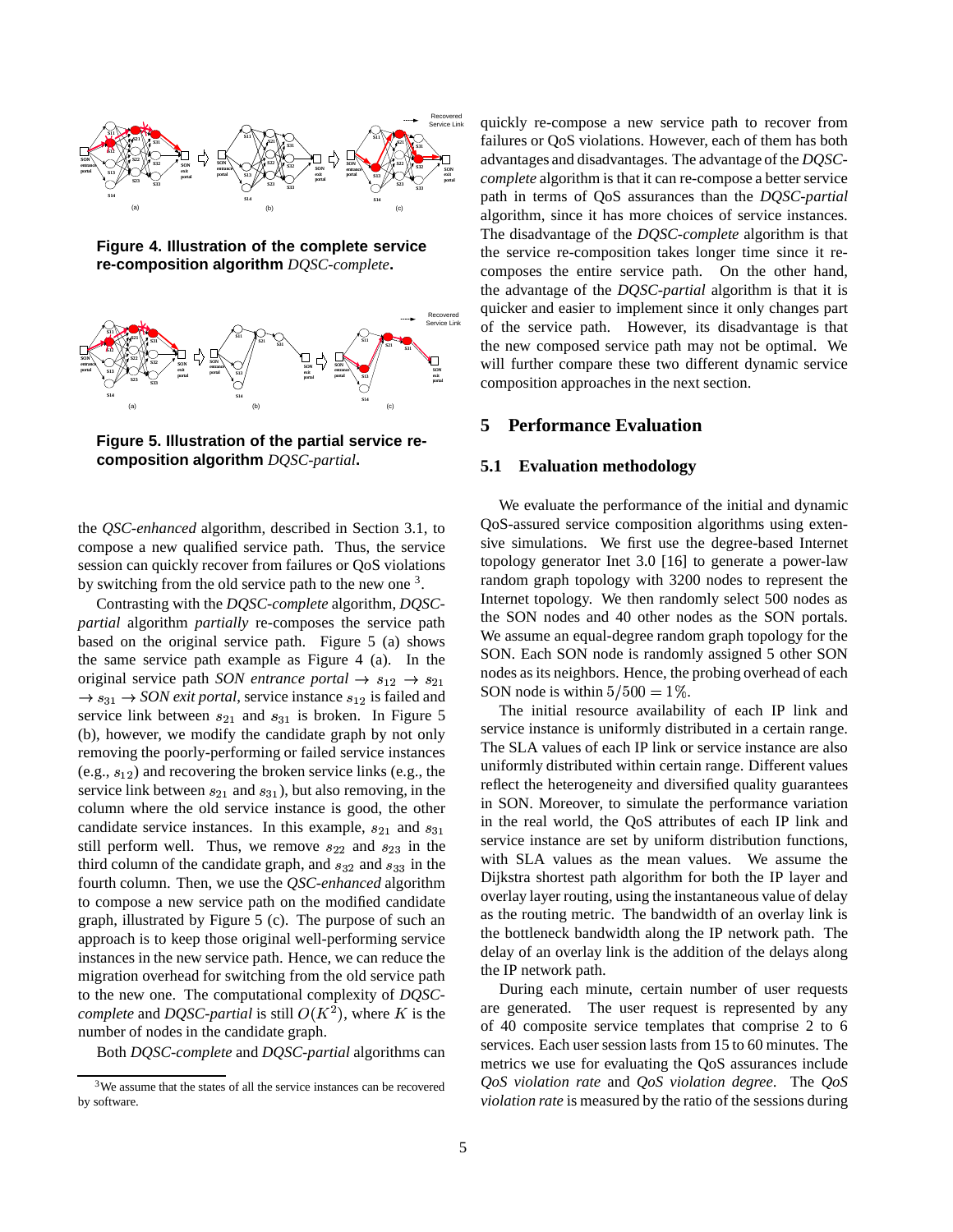which QoS violation happens over the total sessions. For each session, the QoS violation is said to happen if the measured average QoS attribute values (i.e., availability, response time) is worse than that specified in the SLA contract. The *QoS violation degree* measures that if a QoS violation occurs, how severe the QoS violation is. It is measured by the ratio of difference between the measured QoS attribute value and its target value, over the target value. Those two metrics are often associated with the financial refund/penalty policies specified in the real world SLA contracts. The minimization of those two metrics means to reduce the financial loss of the service provider.

The metric we use for evaluating the load balancing is the *provisioning success rate*. A composed service provisioning is said to be successful if and only if during its entire session, all the service instances and links' resource requirements on the service path are always satisfied. The *composed service provisioning success rate* is defined as the number of successful requests over the total number of all requests. Given the total amount of resource in SON, higher *provisioning success rate* represents better load balancing in SON.

For comparison, we also implement two common heuristic algorithmsfor composing service path: *fixed* and *random* algorithms.The *fixed* algorithm always chooses the same service instances for a composed application. The *random* algorithm randomly chooses service instances to compose the service path.



**Figure 6. Average availability QoS violation rate under different system load.**

#### **5.2 Results and analysis**

Figure 6 and Figure 7 show the simulation results about the violation rates of two QoS attributes: *availability* and *response time*, respectively. In Figure 6, the X axis represents different *session request rate*, calculated by the number of composed service session requests per minute. The range of *session request rate* is selected to reflect



**Figure 7. Average response time QoS violation rate under different system load.**

different system workload put on the SON. The Y axis shows the average QoS violation rate for the *availability* attribute, achieved by the *fixed*, *random* and our four QSC (QoS-assured service composition) algorithms. *QSC-Basic* and *QSC-Enhanced* represent the two initial service composition algorithms. Both of them do not include any dynamic service re-composition mechanisms. Both *DQSC-Complete* and *DQSC-Partial* use the *QSC-Enhanced* for the initial service composition and also dynamically recovers from the service outage/quality degradations by completely or partially re-composing the service path. Each average availability QoS violation rate  $(\Psi_1)$  value is calculated and averaged over a period of 200 minutes for all successfully composed sessions. The results show that all the four QSC algorithms achieve much lower  $\Psi_1$  than the *fixed* and *random* algorithms. The *QSC-Enhanced* has as much as 20% improvements than the *QSC-Basic*. Both *DQSC-Complete* and *DQSC-Partial* further reduce  $(\Psi_1)$  to almost 0% lower. The reason is that the application-level service outage recovery can quickly finish in a few seconds while the IP-layer Internet path recovery may take several minutes or even hours [3]. However, the performance difference between *DQSC-Complete* and *DQSC-Partial* is very small.

Similarly, Figure 7 shows the results of the QoS violation rate for the *response time*  $(\Psi_2)$ . Again, the QSC algorithms achieve much lower  $\Psi_2$  than *fixed* and *random*. The performance order of different QSC algorithms is *QSC-Basic*  $\prec$  (worse than) *QSC-Enhanced*  $\prec$  *DQSC-Partial*  $\prec$  *DQSC-Complete*. The reason why the DQSC algorithms are better than the *QSC-Enhanced* is that service re-composition always uses the most recent performance and load information, which allows it to make better service instance choices in terms of response time.

Figure 8 and Figure 9 show the results about the QoS violation degree. Figure 8 shows the availability QoS violation degree ( $\Psi_3$ ). Once again, the QSC algorithms consistently achieve better performance than *fixed* and *random*. Figure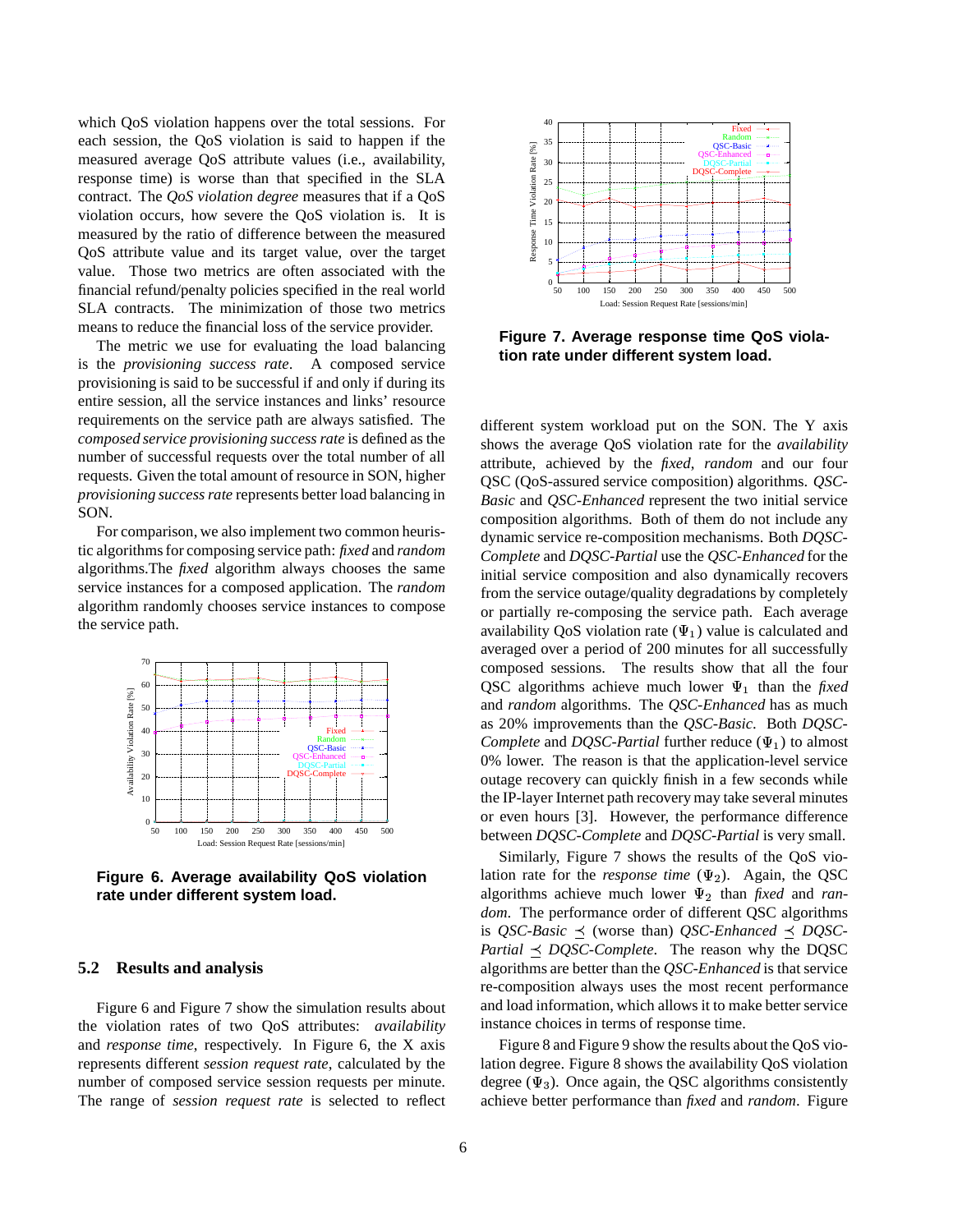

**Figure 8. Average availability QoS violation degree under different system load.**



**Figure 9. Average response time QoS violation degree under different system load.**

9 shows similar results for the response time QoS violation degree. Hence, the simulation results further validate our algorithms by showing that QSC algorithms can not only greatly reduce the violation rate but also achieve lower violation degree when QoS violations occur.

Figure 10 shows the results about the composed service *provisioning success rate*. Similar to the above experiments, each *provisioning success rate* value is calculated and averaged over a period of 200 minutes. The results show that all four QSC algorithms can similarly achieve much higher *provisioning success rate*, namely better load balancing, than the *fixed* and *random*.

In all of the above experiments, we observe that the performance gains of the *DQSC-Complete* are very small compared to the *DQSC-Partial*. The reason is that the initial service composition algorithm *QSC-Enhanced* is already very good. Hence, the selected service instances in the old service path are still, by large probability, the best ones when we re-compose the service path. Hence, it is a near optimal solution that we keep the old good service instances in the new service path, which is exactly the *DQSC-Partial* algorithm.



**Figure 10. Average provisioning success rate under different system load (load balancing).**

## **6 Related Work**

Besides to the related work mentioned in the Introduction, much other research work has also addressed the service composition problem. The SWORD project at Stanford [13] provided a developer toolkit for the web service composition. It can automatically generate a functional composition plan given the functional requirements for the composed application. However, SWORD only addressed the mapping-1 problem defined in our framework. The eFlow project at HP labs [7] provided an adaptive and dynamic service composition mechanism for the commercial e-business process management. It did not address the endto-end QoS assurances for the composed service. Our work is also different from the traditional IP-layer QoS routing problem [5] because: (1) The goal of IP-layer QoS routing is to find a network routing path satisfying QoS constraints while QUEST addresses two mapping problems to achieve not only QoS assurances but also load balancing and faulttolerance; and (2) IP-layer QoS routing only considers the network resource while QUEST considers not only network resources but also end-system resources (e.g., CPU).

Other closely related work includes various overlay networks. Anderson et al. proposed a *resilient overlay network* (RON) architecture [3] to allow distributed applications to quickly detect and recover from the Internet path failure. RON can recover from network path outage within several seconds using the application-level routing. RON is useful and beneficial to QUEST although it only solved a subset of the dynamic service composition problems. In [6], Duan et. al. also proposed the concept of SON, which can provide value-added services with QoS assurances to the user via SLA contracts. However, they only addressed the bandwidth provisioning problem for SON, while QUEST considers not only resource provisioning (e.g., bandwidth and CPU), but also various service QoS (e.g., response time and availability). The OverQoS [14] proposed an architec-